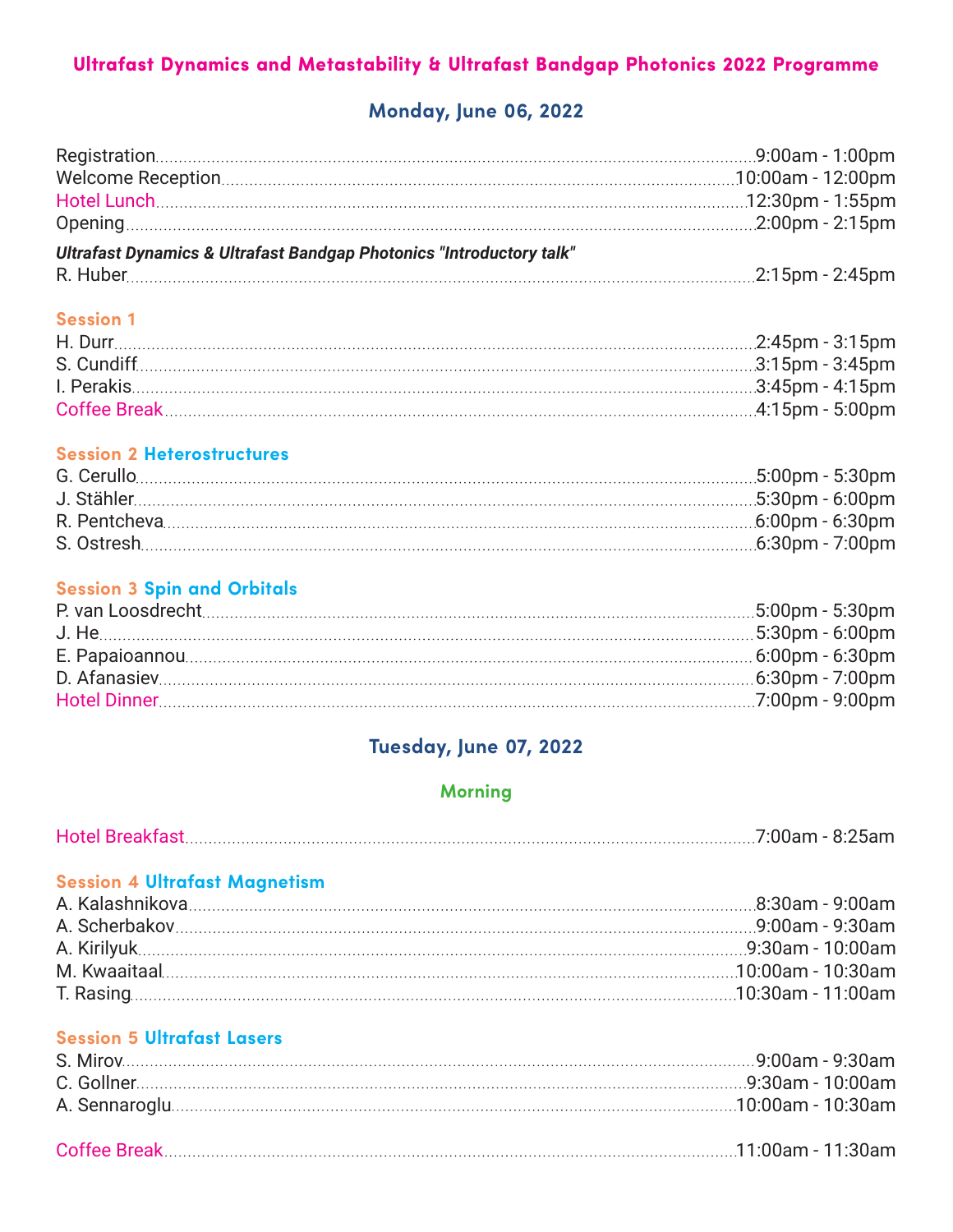### **Session 6 Ultrafast Magnetism**

## **Session 7 Ultrafast Lasers**

### **Evening**

### **Session 8 Light Induced Superconductivity**

#### **Session 9 Low Dimentionals &Heterostructures**

# **Wednesday, June 08, 2022**

### **Morning**

### **Session 10 Ultrafast Dynamics**

## **Session 11 Intraband Transitions & PV**